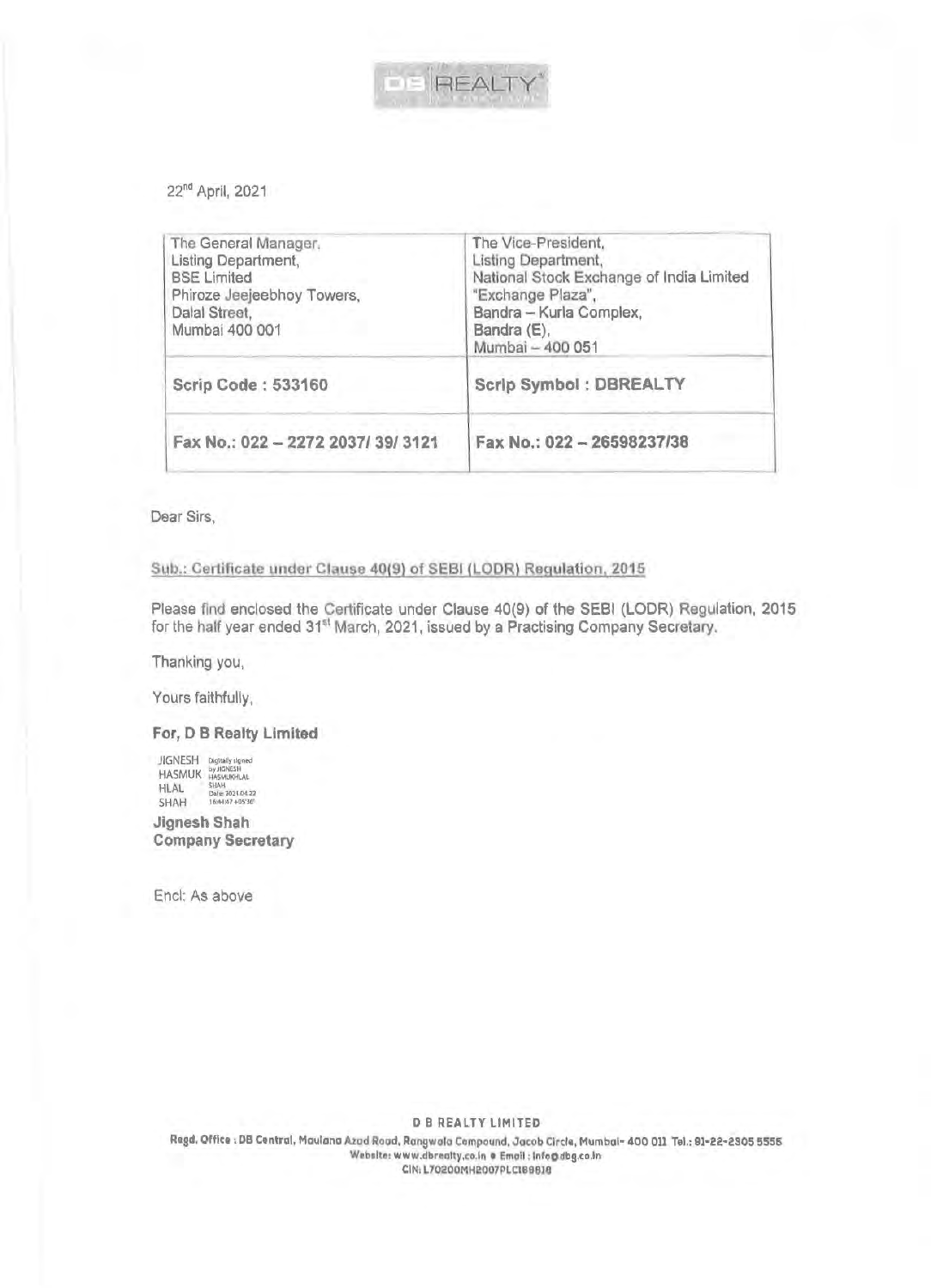

**CS Vicky M.** Kundaliya  $B$  Com  $C$  S. L.L.B. **Mob. 98672** 63830

Dit. No. 1, 2nd Floor. Prasad Shopping Centre. Above Surya Medical. Opp. Goregaon Railway Station, Goregaon (W), Mumbat-40c 1 (ii) Tel 122-28755855 / 9326769208 Email - vickycslib@gmail.com r csvickyotfice@gma.l.com

To, The Board of Directors **D B REAL TY LIMITED**  DB Central, Maulana Azad Road, Rangwala Compound, Jacob Circle, Mumbai - 400011

Dear Sirs/Madam,

# **COMPLIANCE CERTIFJCATE AS PER REGULATION 40(9) OF SECURITIES AND EXCHANGE BOARD OF INDIA (LISTING OBLIGATIONS AND DISCLOSURE REOUlREMENTS) REGULATIONS, 2015 FOR THE HALF YEAR ENDED** 315T **MARCH, 2021**

I have examined the relevant registers, papers and other documents that were considered necessary of **D B Realty Limited** having its registered office at DB Central, Maulana Azad Road, Rangwala Compound, Jacob Circle, Mumbai - 400011, as maintained by their Registrar and Share Transfer Agent, 'Link Intime India Private Limited', pertaining to transfer of Equity Shares and issue of Share Certificates of the Company for the half year ended 31<sup>st</sup> March, 2021 for the purpose of issuing this Certificate as per Regulation  $40(9)$  of Securities and Exchange Board of India (Listing Obligations and Disclosure Requirements) Regulations, 2015, to be filed with the Stock Exchange(s).

Based on my examination/explanations given to me by the Company/ Registrar and Share Transfer Agent, which to the best of my knowledge & belief were necessary for the purpose of my certification, I hereby certify that:

A. The Company has not received any Share Transfer requests during the period from 1<sup>st</sup> October, 2020 to 31•1 March, 2021. Hence, issue of Share Certificate(s) relating to the Share Transfers within 15 days from the respective date of lodgement of each deed is not applicable and therefore, no Share Certificates relating to Share Transfer Deeds were issued.

#### AND

B. There were no cases sub-division, consolidation, renewal, exchange or endorsement of calls/allotment monies during the period from **1•<sup>1</sup>October, 2020 to 31•1 March, 2021.**  Hence, issue of Certificates within 30 days from the said sub-division, consolidation, etc.